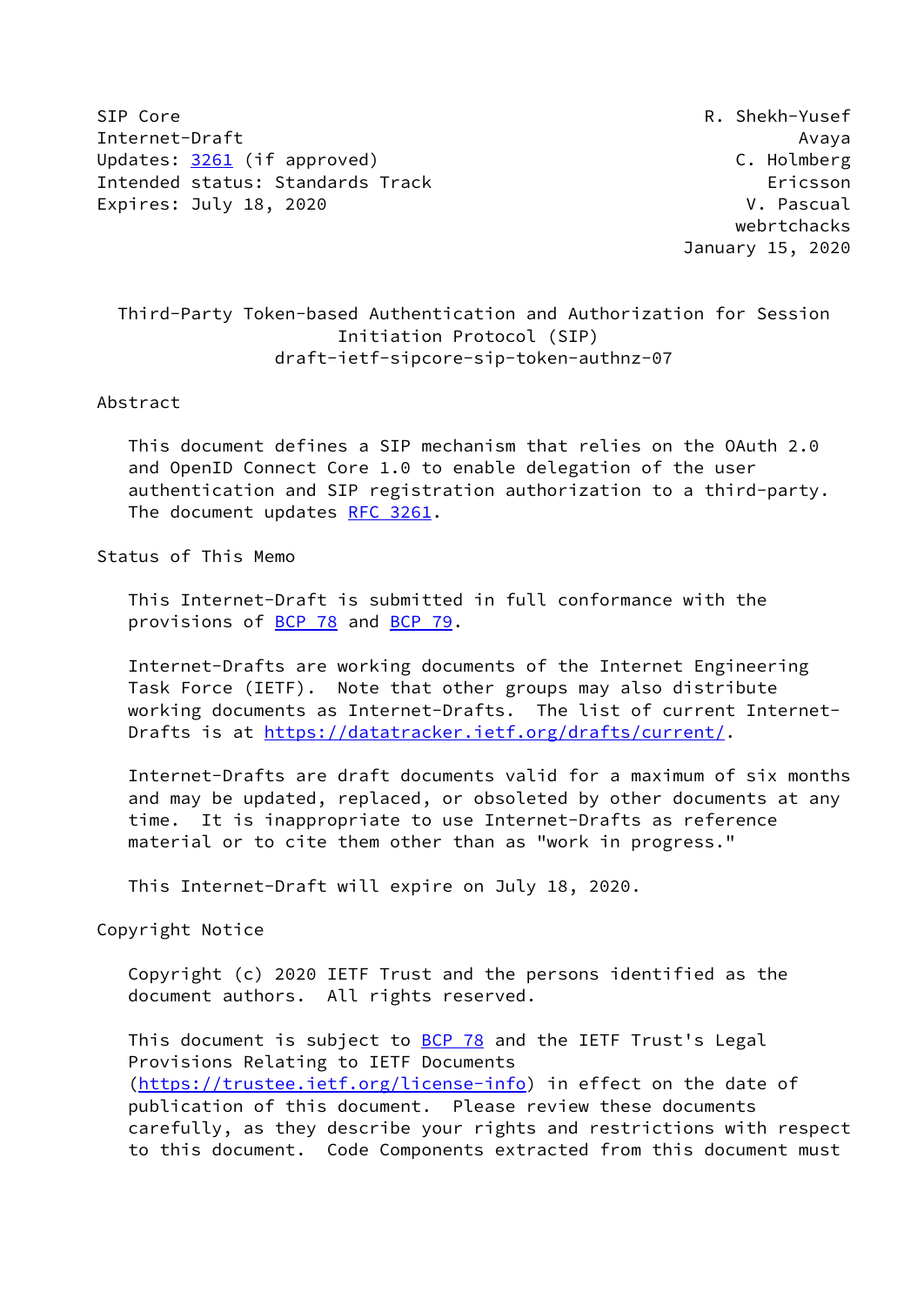<span id="page-1-1"></span>Internet-Draft 3rd-Party Token-based AuthNZ for SIP January 2020

 include Simplified BSD License text as described in Section 4.e of the Trust Legal Provisions and are provided without warranty as described in the Simplified BSD License.

 This document may contain material from IETF Documents or IETF Contributions published or made publicly available before November 10, 2008. The person(s) controlling the copyright in some of this material may not have granted the IETF Trust the right to allow modifications of such material outside the IETF Standards Process. Without obtaining an adequate license from the person(s) controlling the copyright in such materials, this document may not be modified outside the IETF Standards Process, and derivative works of it may not be created outside the IETF Standards Process, except to format it for publication as an RFC or to translate it into languages other than English.

## Table of Contents

|                                                                                      | $\sqrt{2}$     |
|--------------------------------------------------------------------------------------|----------------|
|                                                                                      | $\overline{3}$ |
| SIP User Agent Types<br>1.2.                                                         | $\overline{3}$ |
|                                                                                      | $\overline{4}$ |
|                                                                                      | $\overline{4}$ |
| $2.1.1.$ Obtaining Tokens                                                            | $\overline{4}$ |
| $2.1.2$ . Protecting the Access Token                                                | $\overline{5}$ |
| 2.1.3. REGISTER Request                                                              | $\overline{5}$ |
| 2.1.4. Non-REGISTER Request                                                          | 6              |
| 2.2. UAS and Registrar Behavior                                                      | 6              |
|                                                                                      | 6              |
| 3.                                                                                   | $\overline{1}$ |
| WWW-Authenticate Response Header Field $\dots \dots \dots \dots$<br>$\overline{4}$ . | $\overline{1}$ |
| 5.                                                                                   | 8              |
| 5.1.                                                                                 | 8              |
| Registration with Pre-Configured AS<br>5.2.                                          | 10             |
| 6.                                                                                   | 11             |
| 7.                                                                                   | 12             |
| 8.                                                                                   | 12             |
| 9.                                                                                   | <u> 12</u>     |
|                                                                                      | <u> 13</u>     |
|                                                                                      |                |

<span id="page-1-0"></span>[1](#page-1-0). Introduction

The Session Initiation Protocol (SIP) [[RFC3261](https://datatracker.ietf.org/doc/pdf/rfc3261)] uses the framework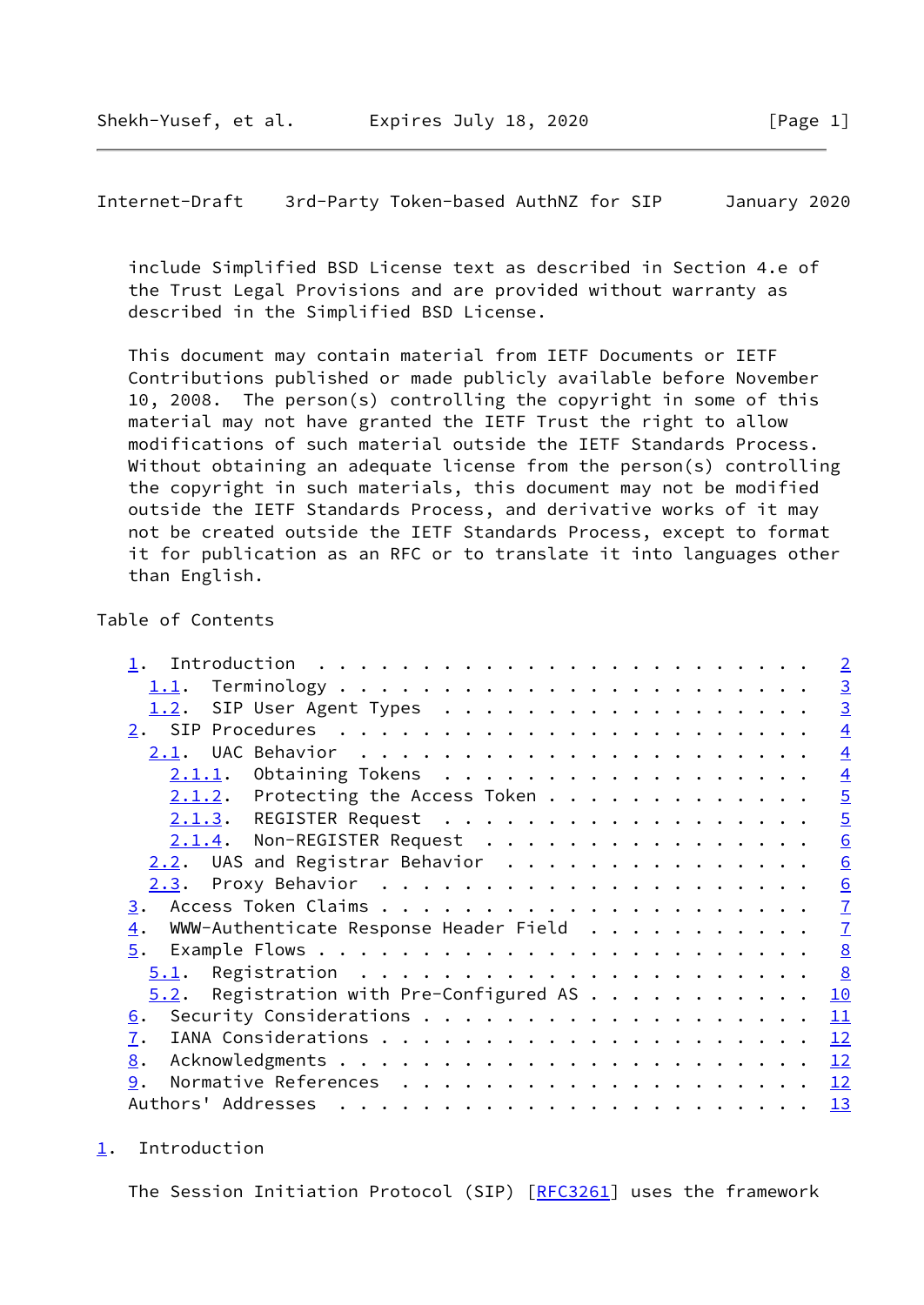used by HTTP [\[RFC7230](https://datatracker.ietf.org/doc/pdf/rfc7230)] for authenticating users, which is a simple challenge-response authentication mechanism that allows a server to challenge a client request and allows a client to provide authentication information in response to that challenge.

Shekh-Yusef, et al. Expires July 18, 2020 [Page 2]

<span id="page-2-1"></span>Internet-Draft 3rd-Party Token-based AuthNZ for SIP January 2020

 OAuth 2.0 [[RFC6749](https://datatracker.ietf.org/doc/pdf/rfc6749)] defines a token based authorization framework to allow clients to access resources on behalf of their user.

The OpenID Connect 1.0 [\[OPENID](#page-12-4)] specifications defines a simple identity layer on top of the OAuth 2.0 protocol, which enables clients to verify the identity of the user based on the authentication performed by a dedicated authorization server, as well as to obtain basic profile information about the user.

This document updates  $[REC3261]$ , by defining the UAC procedures if it receives a 401/407 response with multiple WWW-Authenticate/Proxy- Authenticate header fields, providing challenges using different authentication schemes for the same realm.

 This document defines an mechanism for SIP, that relies on the OAuth 2.0 and OpenID Connect Core 1.0 specifications, to enable the delegation of the user authentication and SIP registration authorization to a dedicated third-party entity that is separate from the SIP network elements that provide the SIP service.

## <span id="page-2-0"></span>[1.1](#page-2-0). Terminology

 The key words "MUST", "MUST NOT", "REQUIRED", "SHALL", "SHALL NOT", "SHOULD", "SHOULD NOT", "RECOMMENDED", "MAY", and "OPTIONAL" in this document are to be interpreted as described in [\[RFC2119](https://datatracker.ietf.org/doc/pdf/rfc2119)].

## <span id="page-2-2"></span>[1.2](#page-2-2). SIP User Agent Types

 [RFC6749] defines two types of clients, confidential and public, that apply to the SIP User Agents.

 o Confidential User Agent: is a SIP UA that is capable of maintaining the confidentiality of the user credentials and any tokens obtained using these user credentials.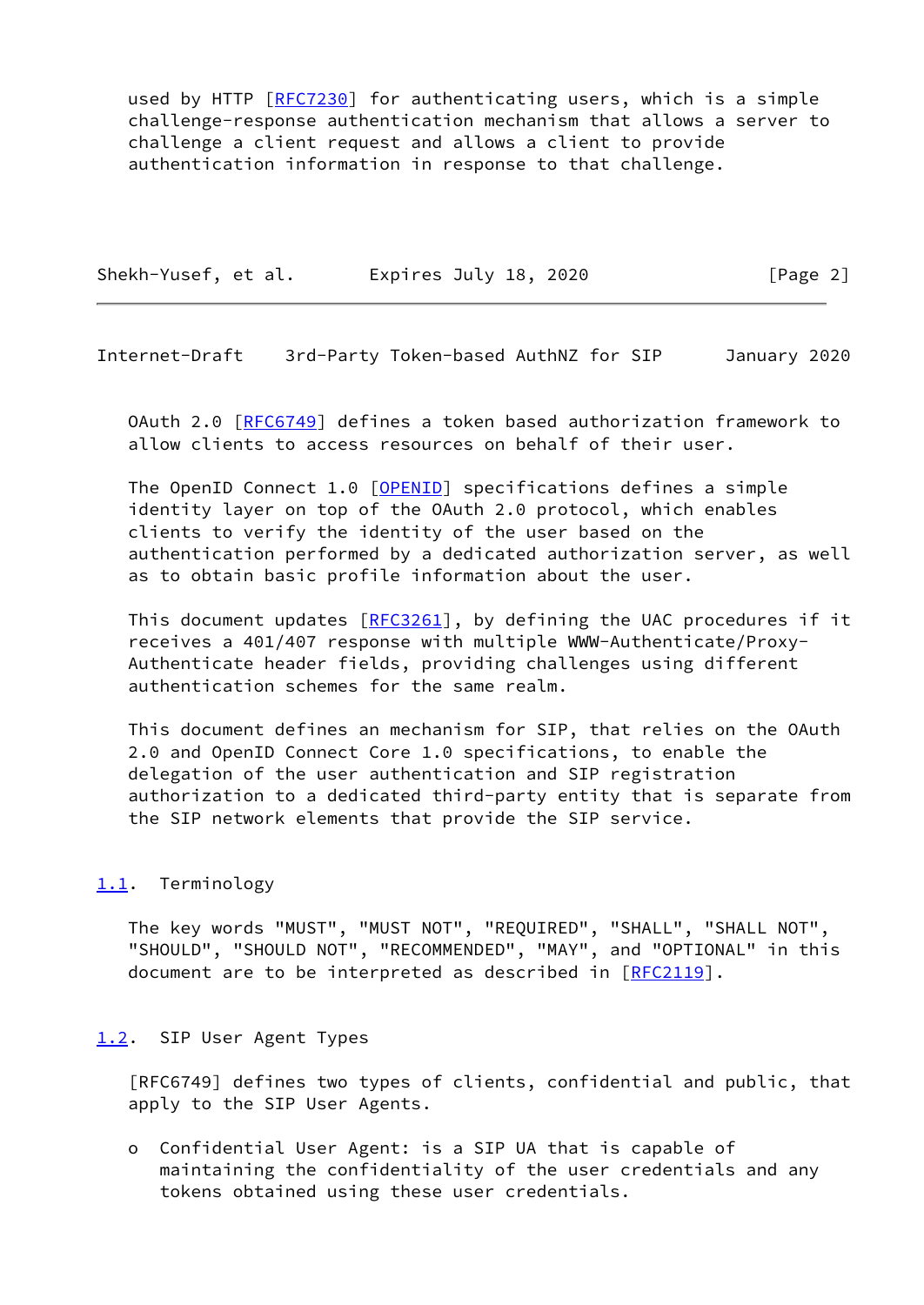o Public User Agent: is a SIP UA that is incapable of maintaining the confidentiality of the user credentials and any obtained tokens.

 The mechanism defined in this document MUST only be used with Confidential User Agents, as the UA is expected to obtain and maintain tokens to be able to access the SIP network.

Shekh-Yusef, et al. Expires July 18, 2020 [Page 3]

<span id="page-3-1"></span>Internet-Draft 3rd-Party Token-based AuthNZ for SIP January 2020

#### <span id="page-3-0"></span>[2](#page-3-0). SIP Procedures

Section [22 of \[RFC3261\]](https://datatracker.ietf.org/doc/pdf/rfc3261#section-22) defines the SIP procedures for the Digest authentication mechanism procedures. The same procedures apply to the Bearer authentication mechanism, with the changes described in this section.

<span id="page-3-2"></span>[2.1](#page-3-2). UAC Behavior

<span id="page-3-3"></span>[2.1.1](#page-3-3). Obtaining Tokens

 When a UAC sends a request without credentials (or with credentials that are no longer valid), and receives a 401 (Unauthorized) or a 407 (Proxy Authentication Required) response that contains a WWW- Authenticate header field (in case of a 401 response) or a Proxy- Authenticate header field (in case of a 407 response) that indicates "Bearer" scheme authentication and contains an address to an Authorization Server, the UAC contacts the Authorization Server in order to obtain tokens, and includes the requested scopes, based on a local configuration.

 The tokens returned to the UA depend on the type of AS: with an OAuth AS, the tokens provided are the access token and refresh token. The access token will be sent to the SIP servers to authorize UAC's access to the service. The refresh token will only be used with the AS to get new access token and refresh token, before the expiry of the current access token. With an OpenID Connect server, an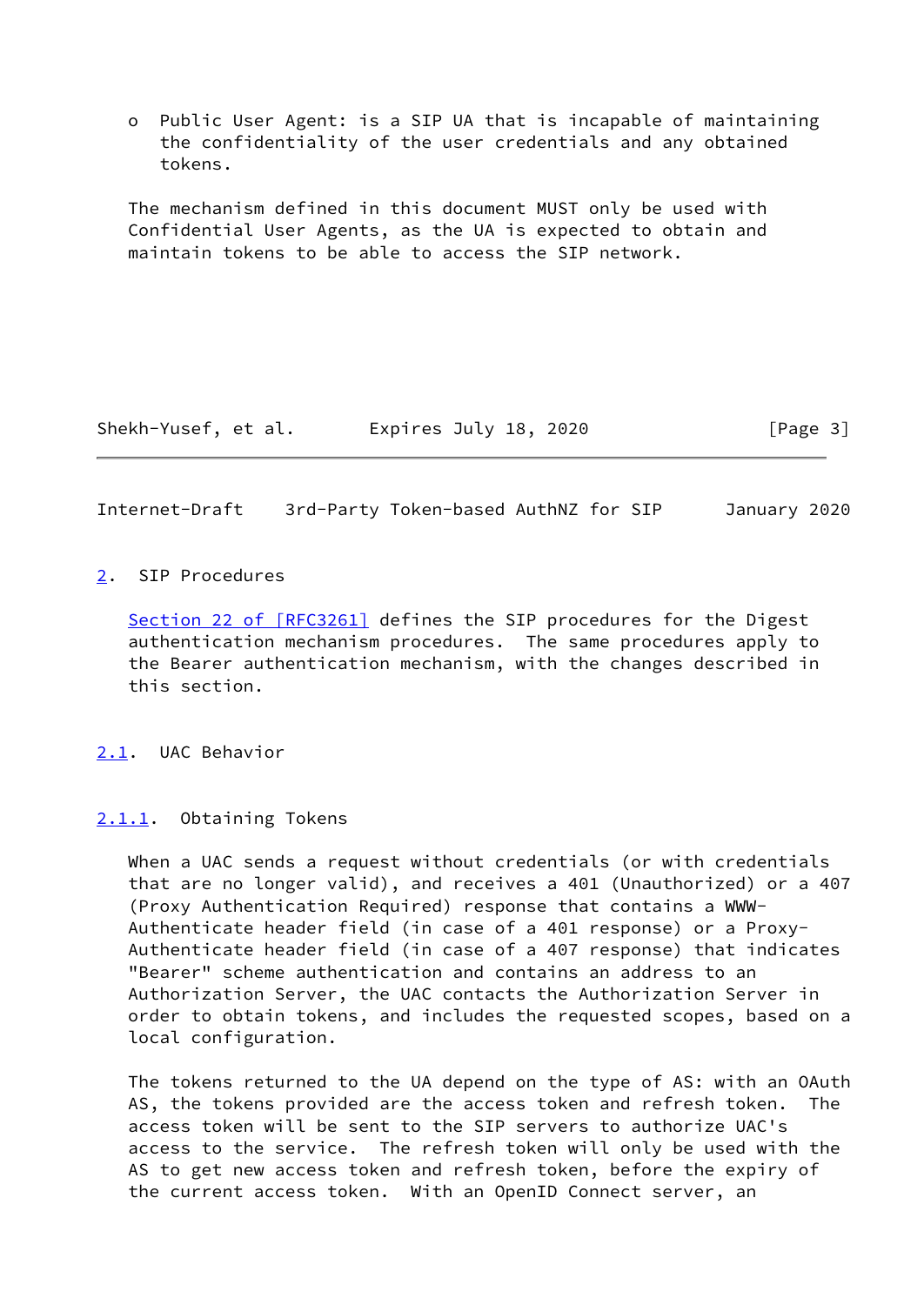additional ID-Token is returned, which contains the SIP URI and other user specific details, and will be consumed by the UAC.

 The detailed OAuth2 procedure to authenticate the user and obtain these tokens is out of scope of this document. [\[RFC8252](https://datatracker.ietf.org/doc/pdf/rfc8252)] defines procedures for native applications. When using the mechanism defined in [[RFC8252\]](https://datatracker.ietf.org/doc/pdf/rfc8252) the user will be directed to use a browser for the interaction with the authorization server, allowing the authorization server to prompt the user for multi-factor authentication, redirect the user to third-party identity providers, and the use of single sign-on sessions.

 If the UAC receives a 401/407 response with multiple WWW- Authenticate/Proxy-Authenticate header fields, providing challenges using different authentication schemes for the same realm, the UAC provides credentials for one or more of the schemes that it supports, based on local policy.

| Shekh-Yusef, et al. | Expires July 18, 2020 | [Page 4] |
|---------------------|-----------------------|----------|
|---------------------|-----------------------|----------|

<span id="page-4-1"></span>Internet-Draft 3rd-Party Token-based AuthNZ for SIP January 2020

 NOTE: The address of the Authorization Server might be known to the UAC e.g., using means of configuration, in which case the UAC can contact the Authorization Server in order to obtain the access token before it sends SIP request without credentials.

## <span id="page-4-0"></span>[2.1.2](#page-4-0). Protecting the Access Token

 [RFC6749] mandates that Access Tokens are protected with TLS when in transit. However, TLS only guarantees hop-to-hop protection when used to protect SIP signaling. Therefore the Access Token MUST be protected in a way so that only authorized SIP servers will have access to it. Endpoints that support this specification MUST support encrypted JSON Web Tokens (JWT) [\[RFC7519](https://datatracker.ietf.org/doc/pdf/rfc7519)] for encoding and protecting Access Token when included in SIP requests, unless some other mechanism is used to guarantee that only authorized SIP endpoints have access to the Access Token.

#### <span id="page-4-2"></span>[2.1.3](#page-4-2). REGISTER Request

The procedures in this section assumes that the UAC has obtained a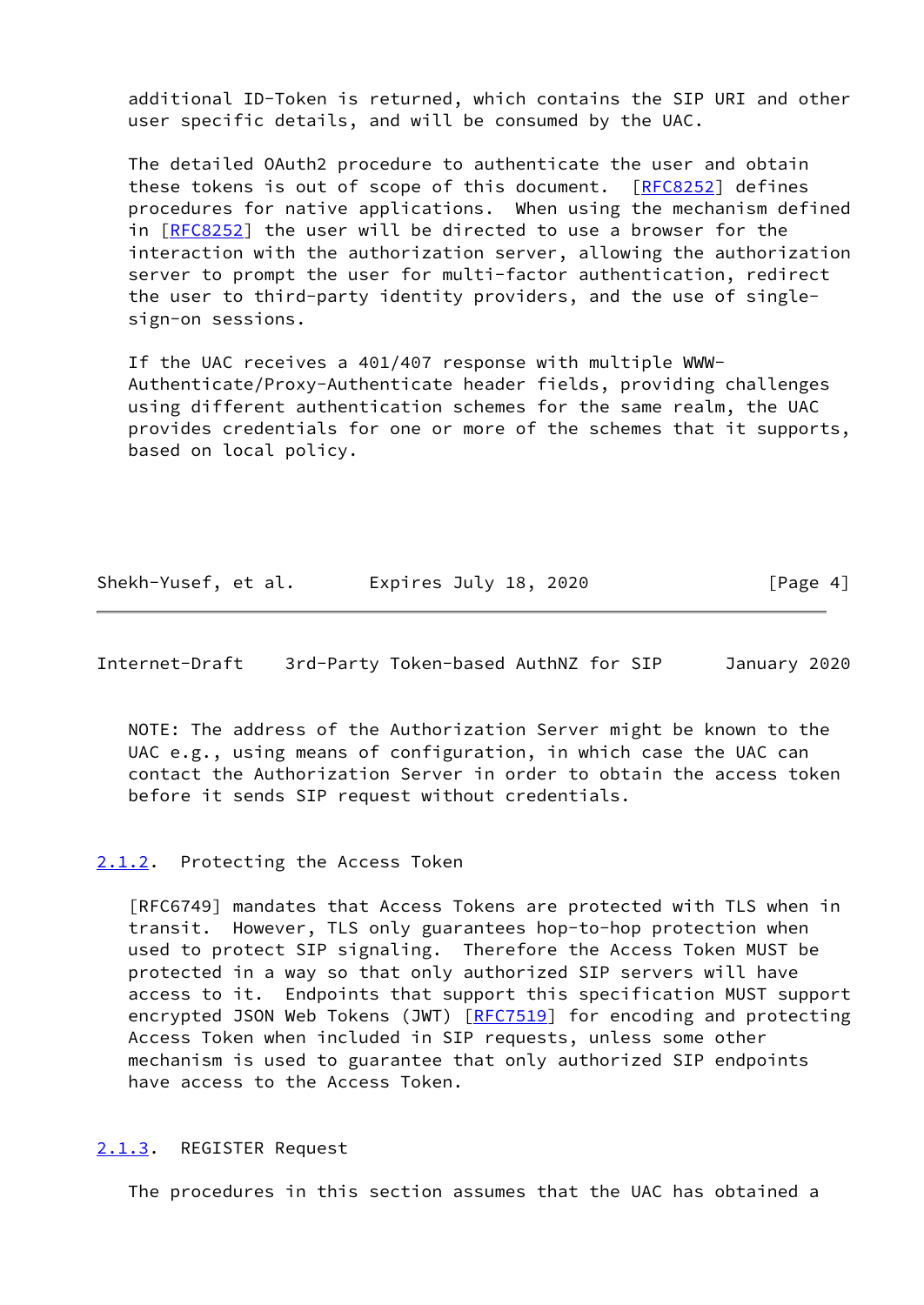token as specified in section [Section 2.1.1](#page-3-3)

 When the UAC sends a REGISTER request after it received a challenge containing the Bearer scheme, then to resolve that particular challenge it needs to send a request with an Authorization header field containing the response to that challenge, including the Bearer scheme carrying a valid access token in the request, as specified in [\[RFC6750](https://datatracker.ietf.org/doc/pdf/rfc6750)].

 Note that if there were multiple challenges with different schemes then it maybe able to successfully retry the request using non-Bearer credentials.

 Based on local policy, the UAC MAY include an access token that has been used for another binding associated with the same AOR in the request.

 If the access token included in a REGISTER request is not accepted, and the UAC receives a 401 response or a 407 response, the UAC follows the procedures in [Section 2.1.1.](#page-3-3)

| Shekh-Yusef, et al. | Expires July 18, 2020 | [Page 5] |
|---------------------|-----------------------|----------|
|---------------------|-----------------------|----------|

<span id="page-5-1"></span>Internet-Draft 3rd-Party Token-based AuthNZ for SIP January 2020

#### <span id="page-5-0"></span>[2.1.4](#page-5-0). Non-REGISTER Request

 The procedures in this section assumes that the UAC has obtained a token as specified in section [Section 2.1.1](#page-3-3)

When a UAC sends a request, after it received a challenge containing the Bearer scheme, then the UAC MUST include an Authorization header field with a Bearer scheme, carrying a valid access token in the request, as specified in [\[RFC6750](https://datatracker.ietf.org/doc/pdf/rfc6750)]. Based on local policy, the UAC MAY include an access token that has been used for another dialog, or for another stand-alone request, if the target of the new request is the same.

 If the access token included in a request is not accepted, and the UAC receives a 401 response or a 407 response, the UAC follows the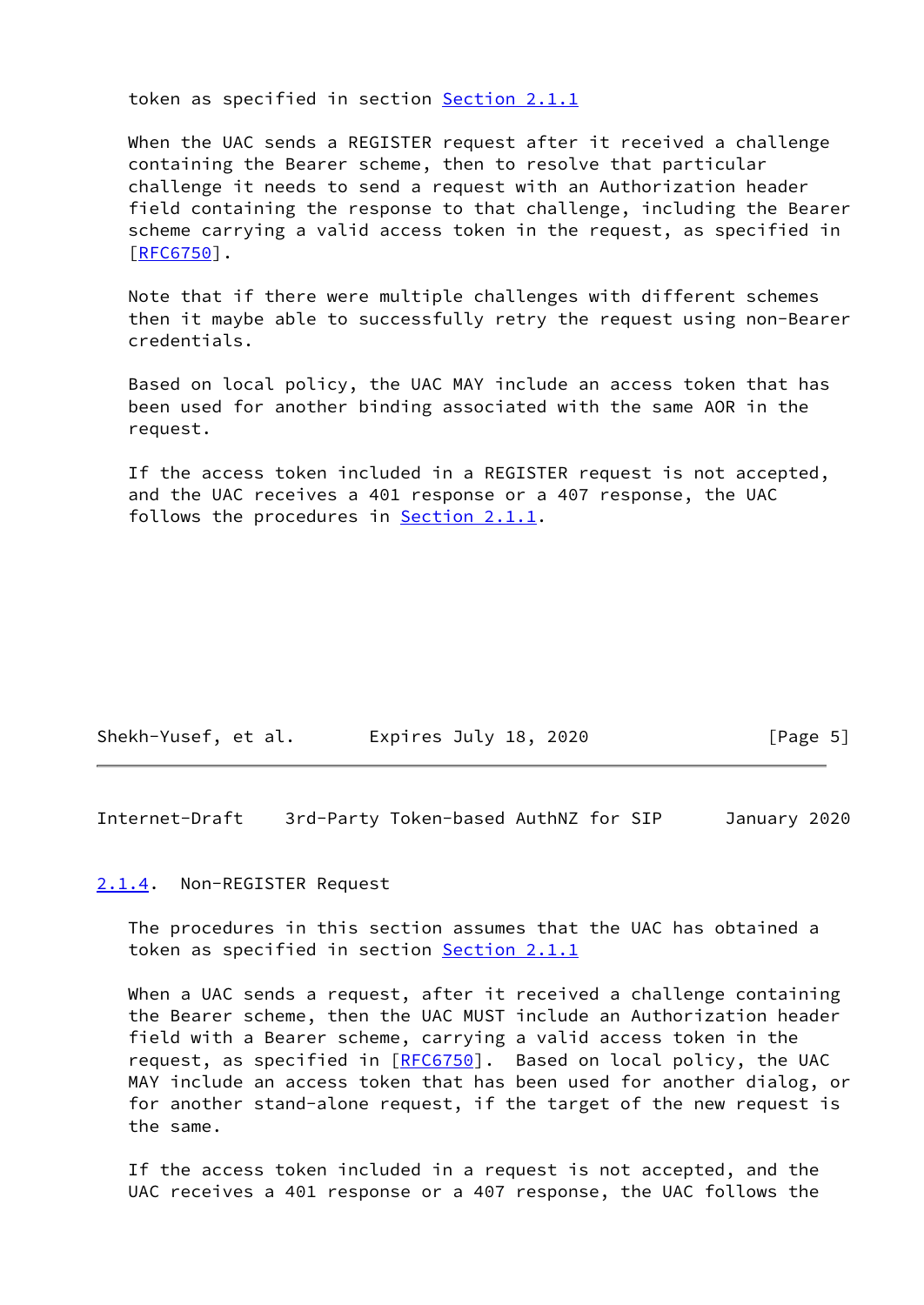procedures in [Section 2.1.1.](#page-3-3)

## <span id="page-6-0"></span>[2.2](#page-6-0). UAS and Registrar Behavior

When a UAS or Registrar receives a request that fails to contain authorization credentials acceptable to it, it SHOULD challenge the request by sending a 401 (Unauthorized) response. To indicate that it is willing to accept an OAuth2 token as a credential the UAS/ Registrar MUST include a Proxy-Authentication header field in the response, indicate "Bearer" scheme and include an address of an Authorization Server from which the originator can obtain an access token.

 When a UAS/Registrar receives a SIP request that contains an Authorization header field with an access token, the UAS/Registrar MUST validate the access token, using the procedures associated with the type of access token used, e.g.  $[RFC7519]$  $[RFC7519]$ . If the validation is successful the UAS/Registrar can continue to process the request using normal SIP procedures. If the validation fails, the UAS/ Registrar MUST reject the request.

#### <span id="page-6-1"></span>[2.3](#page-6-1). Proxy Behavior

 When a proxy receives a request that fails to contain authorization credentials acceptable to it, it SHOULD challenge the request by sending a 407 (Proxy Authentication Required) response. To indicate that it is willing to accept an OAuth2 token as a credential the proxy MUST include a Proxy-Authentication header field in the response, indicating "Bearer" scheme and including an address to an Authorization Server from which the originator can obtain an access token.

| Shekh-Yusef, et al. | Expires July 18, 2020 | [Page 6] |
|---------------------|-----------------------|----------|
|---------------------|-----------------------|----------|

<span id="page-6-2"></span>Internet-Draft 3rd-Party Token-based AuthNZ for SIP January 2020

When a proxy wishes to authenticate a received request, it MUST search the request for Proxy-Authorization header fields with 'realm' parameters that match its realm. It then MUST successfully validate the credentials from at least one Proxy-Authorization header field for its realm. When the scheme is Bearer the proxy MUST validate the access token, using the procedures associated with the type of access token used, e.g.  $[REC7519]$ .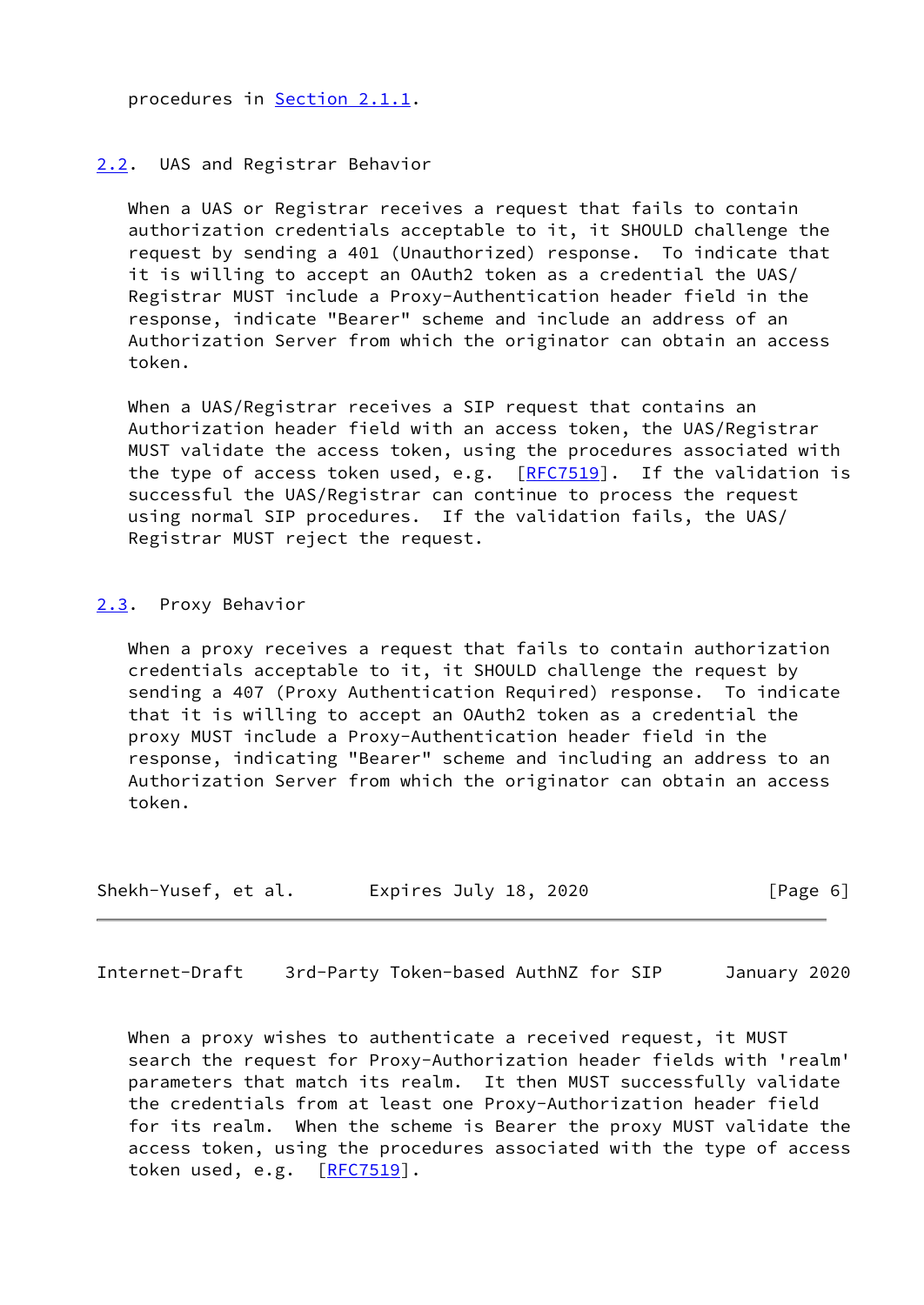#### <span id="page-7-0"></span>[3](#page-7-0). Access Token Claims

 The type of services that an access token grants access to can be determined using different methods. Which methods are used and the granted access provided by the token is based on local policy agreed between the AS and the registrar.

 If an access token is encoded as a JWT, it might contain a list of claims [\[RFC7519](https://datatracker.ietf.org/doc/pdf/rfc7519)], some registered and some are application specific claims. The REGISTRAR can grant access to services either based on such claims, using some other mechanism, or a combination of claims and some other mechanism. If an access token is a reference token, the REGISTRAR will grant access based on some other mechanism. Examples of such other mechanisms are introspection [\[RFC7662](https://datatracker.ietf.org/doc/pdf/rfc7662)], user profile lookups, etc.

<span id="page-7-1"></span>[4](#page-7-1). WWW-Authenticate Response Header Field

 This section describes the syntax of the WWW-Authenticate Response Header Field when used with the Bearer scheme to challenge the UA for credentials, by extending the 'challnge' header field defined by [\[RFC3261](https://datatracker.ietf.org/doc/pdf/rfc3261)].

challenge  $=$  ("Bearer" LWS bearer-cln  $\star$  (COMMA bearer-cln)) bearer-cln = realm / scope / authz-server / error / auth-param authz-server = "authz\_server" EQUAL authz-server-value authz-server-value = https-URI realm = <defined in [RFC3261](https://datatracker.ietf.org/doc/pdf/rfc3261)> auth-param = <defined in [RFC3261](https://datatracker.ietf.org/doc/pdf/rfc3261)> scope = <defined in [RFC6749](https://datatracker.ietf.org/doc/pdf/rfc6749)> error = <defined in [RFC6749](https://datatracker.ietf.org/doc/pdf/rfc6749)> https-URI = <defined in [RFC7230>](https://datatracker.ietf.org/doc/pdf/rfc7230)

 The authz-server parameters contains the HTTPS URI, as defined in [\[RFC7230](https://datatracker.ietf.org/doc/pdf/rfc7230)], of the authorization server. The UA can discover metadata about the AS using a mechanism like the one defined in  $[RECS414]$ .

Shekh-Yusef, et al. Expires July 18, 2020 [Page 7]

<span id="page-7-2"></span>Internet-Draft 3rd-Party Token-based AuthNZ for SIP January 2020

The realm and auth-param parameters are defined in  $[REC3261]$ .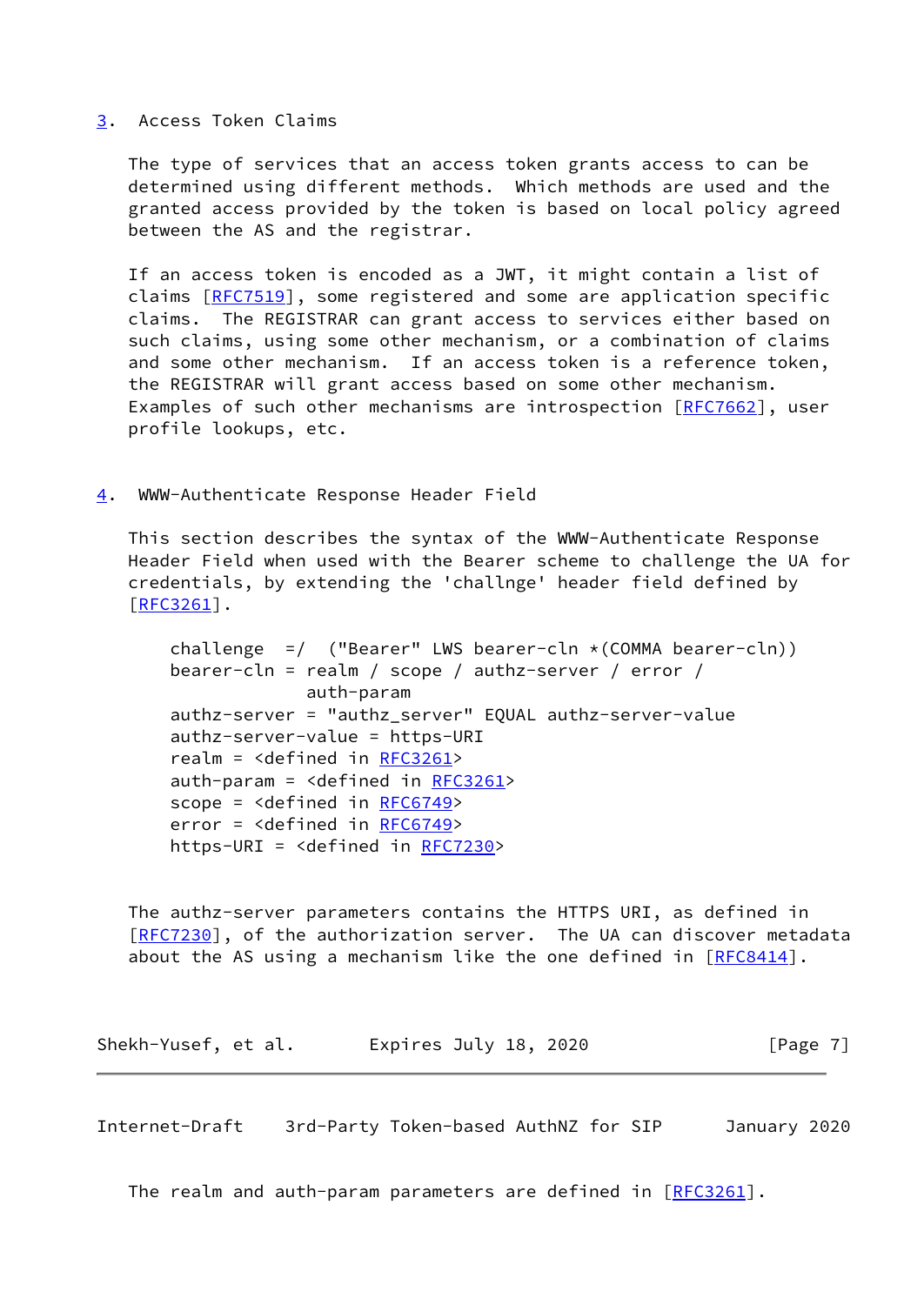As per [\[RFC3261](https://datatracker.ietf.org/doc/pdf/rfc3261)], the realm string alone defines the protection domain. [\[RFC3261](https://datatracker.ietf.org/doc/pdf/rfc3261)] states that the realm string must be globally unique and recommends that the realm string contains a hostname or domain name. It also states that the realm string should be human readable identifier that can be rendered to the user.

The scope and error parameters are defined in [[RFC6749](https://datatracker.ietf.org/doc/pdf/rfc6749)].

 The scope parameter could be used by the registrar/proxy to indicate to the UAC the minimum scope that must be associated with the access token to be able to get service. As defined in  $[RECG749]$ , the value of the scope parameter is expressed as a list of space-delimited, case-sensitive strings. The strings are defined by the authorization server. The values of the scope parameter is out of scope of this document. The UAC will use the scope provided by the registrar to contact the AS and obtain a proper token with the requested scope.

 The error parameter could be used by the registrar/proxy to indicate to the UAC the reason for the error, with possible values of "invalid\_token" or "invalid\_scope".

- <span id="page-8-0"></span>[5](#page-8-0). Example Flows
- <span id="page-8-1"></span>[5.1](#page-8-1). Registration

 The figure below shows an example of a SIP registration, where the UA is informed about the Authorization Server (AS) from where to obtain an access token by the registratar in a 401 response to the REGISTER request.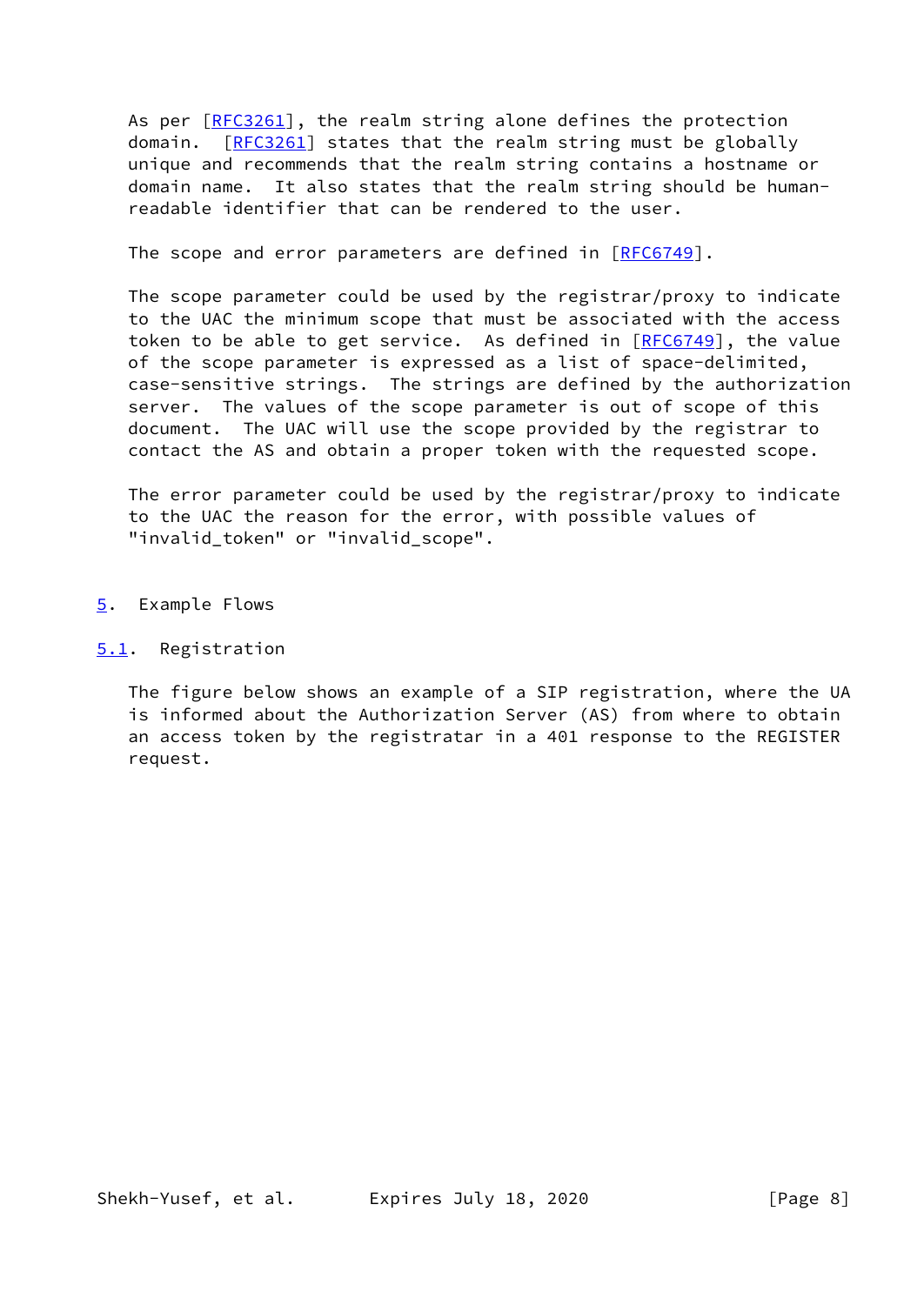Internet-Draft 3rd-Party Token-based AuthNZ for SIP January 2020

UA Registrar AS --------------------------------------------------------------------- | | |  $\lceil 1 \rceil$  REGISTER |------------------------------>| | | | | [2] 401 Unauthorized | WWW-Authenticate: Bearer "authz\_server"="<authz\_server>" | |<------------------------------| | | | | | [3] The UA interacts with the AS and obtains tokens, using | some out of scope mechanism. |<=============================================================>| | | |  $\lceil 4 \rceil$  REGISTER Authorization: Bearer <access\_token> |------------------------------>| | | | [5] HTTP POST /introspect | | | {access\_token} | | |------------------------------>| | | | | | [6] 200 OK {metadata} | | |<------------------------------| | | |  $[7] 200$  OK |<------------------------------| | | | |

 In step [1], the UA starts the registration process by sending a SIP REGISTER request to the registrar without any credentials.

 In step [2], the registrar challenges the UA, by sending a SIP 401 (Unauthorized) response to the REGISTER request. In the response the registrar includes information about the AS to contact in order to obtain a token.

 In step [3], the UA interacts with the AS, potentially using the OAuth Native App mechanism defined in [[RFC8252](https://datatracker.ietf.org/doc/pdf/rfc8252)], authenticates the user and obtains the tokens needed to access the SIP service.

 In step [4], the UA retries the registration process by sending a new SIP REGISTER request that includes the access token that the UA obtrained previously.

The registrar validates the access token. If the access token is a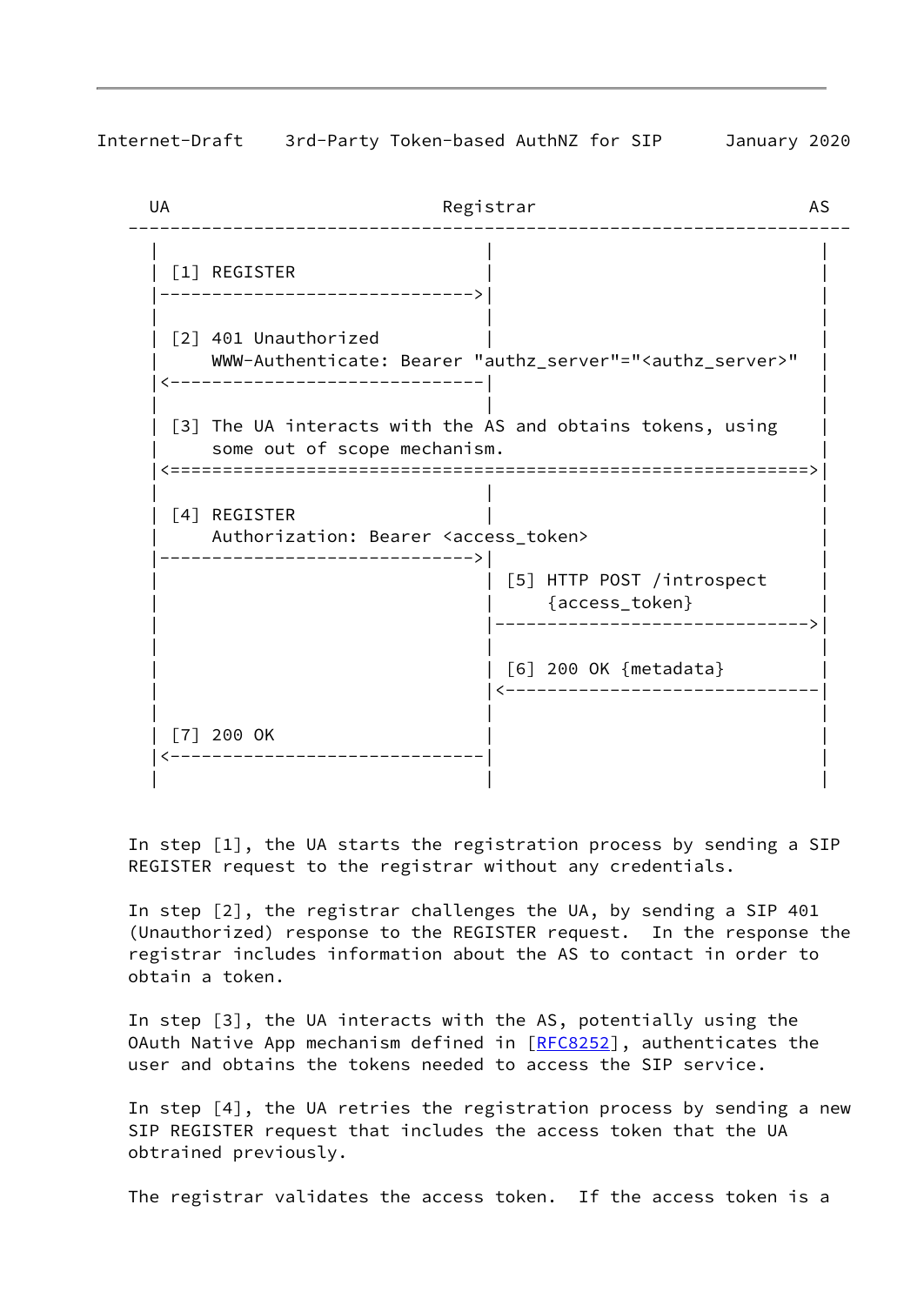reference token, the registrar MAY perform an introspection, as in steps [5] and [6], in order to obtain more information about the

Shekh-Yusef, et al. Expires July 18, 2020 [Page 9]

<span id="page-10-1"></span>Internet-Draft 3rd-Party Token-based AuthNZ for SIP January 2020

access token and its scope, as per [[RFC7662\]](https://datatracker.ietf.org/doc/pdf/rfc7662). Otherwise, after the registrar validates the token to make sure it was signed by a trusted entity, it inspects its claims and act upon it.

 In step [7], once the registrar has succesfully verified and accepted the access token, it sends a 200 (OK) response to the REGISTER request.

<span id="page-10-0"></span>[5.2](#page-10-0). Registration with Pre-Configured AS

 The figure below shows an example of a SIP registration, where the UA has pre-configured information about the Authorization Server (AS) from where to obtain the access token.

UA Registrar AS --------------------------------------------------------------------- | | | | [1] The UA interacts with the AS and obtains tokens, using | | some out of scope mechanism. | |<=============================================================>| | | | | [2] REGISTER | | Authorization: Bearer <access\_token> |------------------------------>| | | | [3] HTTP POST /introspect | | | {access\_token} | | |------------------------------>| | | | | | [4] 200 OK {metadata} | | |<------------------------------| | | |  $| 5$  200 OK |<------------------------------| | | | |

 In step [1], the UA interacts with the AS, potentially using the OAuth Native App mechanism defined in [[RFC8252](https://datatracker.ietf.org/doc/pdf/rfc8252)], authenticates the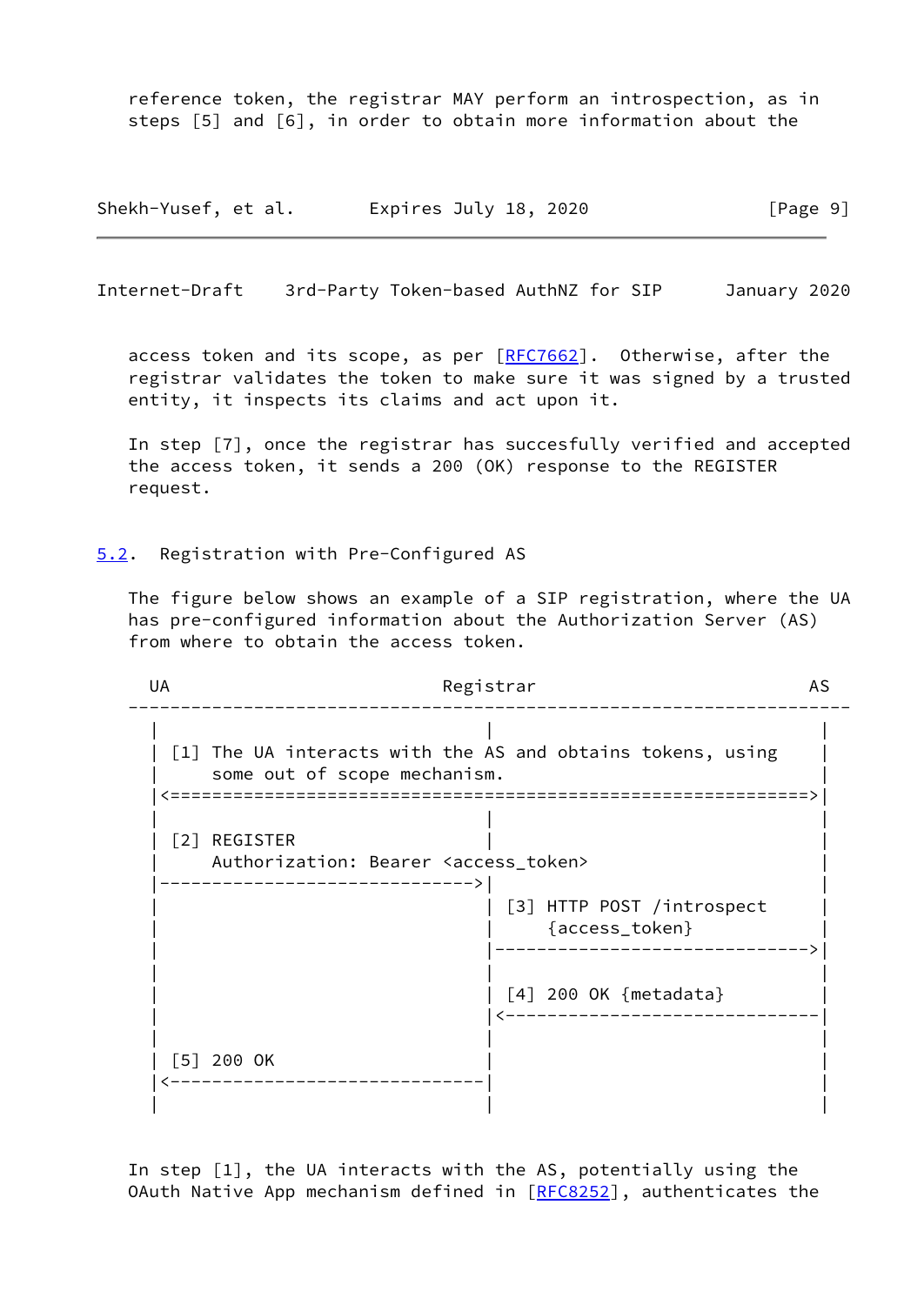user and obtains the tokens needed to access the SIP service.

 In step [2], the UA retries the registration process by sending a new SIP REGISTER request that includes the access token that the UA obtrained previously.

 The registrar validates the access token. If the access token is a reference token, the registrar MAY perform an introspection, as in steps [3] and [4], in order to obtain more information about the

| Shekh-Yusef, et al. | Expires July 18, 2020 | [Page 10] |
|---------------------|-----------------------|-----------|
|---------------------|-----------------------|-----------|

<span id="page-11-1"></span>Internet-Draft 3rd-Party Token-based AuthNZ for SIP January 2020

access token and its scope, as per [[RFC7662\]](https://datatracker.ietf.org/doc/pdf/rfc7662). Otherwise, after the registrar validates the token to make sure it was signed by a trusted entity, it inspects its claims and act upon it.

 In step [5], once the registrar has succesfully verified and accepted the access token, it sends a 200 (OK) response to the REGISTER request.

<span id="page-11-0"></span>[6](#page-11-0). Security Considerations

 The security considerations for OAuth are defined in [\[RFC6749](https://datatracker.ietf.org/doc/pdf/rfc6749)]. The security considerations for bearer tokens are defined in [\[RFC6750](https://datatracker.ietf.org/doc/pdf/rfc6750)]. The security considerations for JSON Web Tokens (JWT) are defined in [\[RFC7519](https://datatracker.ietf.org/doc/pdf/rfc7519)]. These security considerations also apply to SIP usage of access token as defined in this document.

 [RFC6749] mandates that Access Tokens are protected with TLS. However, TLS only guarantees hop-to-hop protection when used to protect SIP signaling. Therefore the Access Token MUST be protected in a way so that only authorized SIP endpoints will have access to it. Endpoints that support this specifications MUST support encrypted JSON Web Tokens (JWT) [\[RFC7519](https://datatracker.ietf.org/doc/pdf/rfc7519)] for encoding and protecting Access Token when included in SIP requests, unless some other mechanism is used to guarantee that only authorized SIP endpoints have access to the Access Token.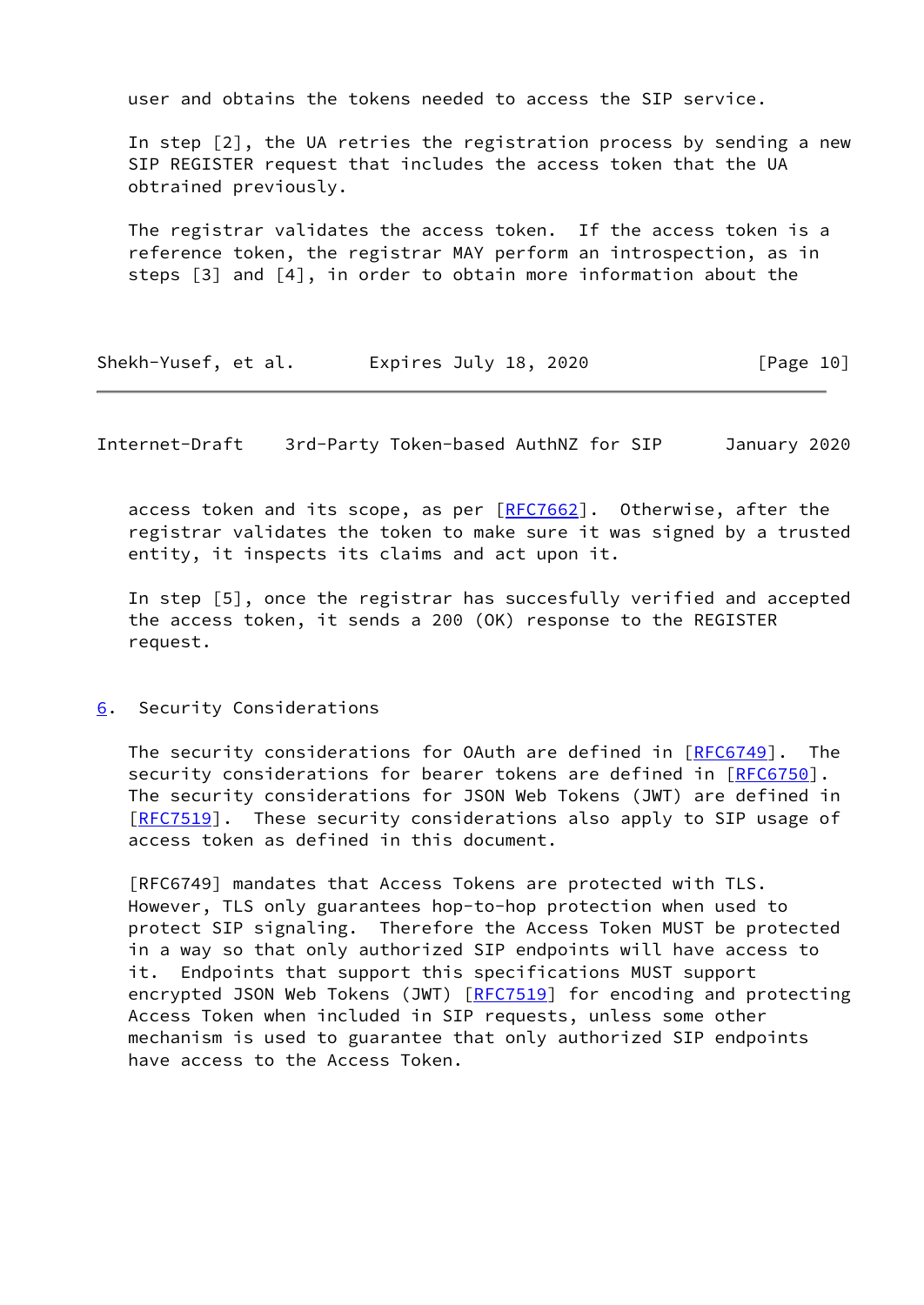| Shekh-Yusef, et al. | Expires July 18, 2020 | [Page 11] |
|---------------------|-----------------------|-----------|
|---------------------|-----------------------|-----------|

<span id="page-12-1"></span>Internet-Draft 3rd-Party Token-based AuthNZ for SIP January 2020

## <span id="page-12-0"></span>[7](#page-12-0). IANA Considerations

## <span id="page-12-2"></span>[8](#page-12-2). Acknowledgments

 The authors would like to specially thank Paul Kyzivat for his multiple detailed reviews and suggested text that significanly improved the quality of the document.

 The authors would also like to thank the following for their review and feedback on this document:

Olle Johansson, Roman Shpount, Dale Worley, and Jorgen Axell.

 The authors would also like to thank the following for their review and feedback of the original document that was replaced with this document:

 Andrew Allen, Martin Dolly, Keith Drage, Paul Kyzivat, Jon Peterson, Michael Procter, Roy Radhika, Matt Ryan, Ivo Sedlacek, Roman Shpount, Robert Sparks, Asveren Tolga, and Dale Worley.

<span id="page-12-3"></span>[9](#page-12-3). Normative References

<span id="page-12-4"></span>[OPENID] Sakimura, N., Bradley, J., Jones, M., de Medeiros, B., and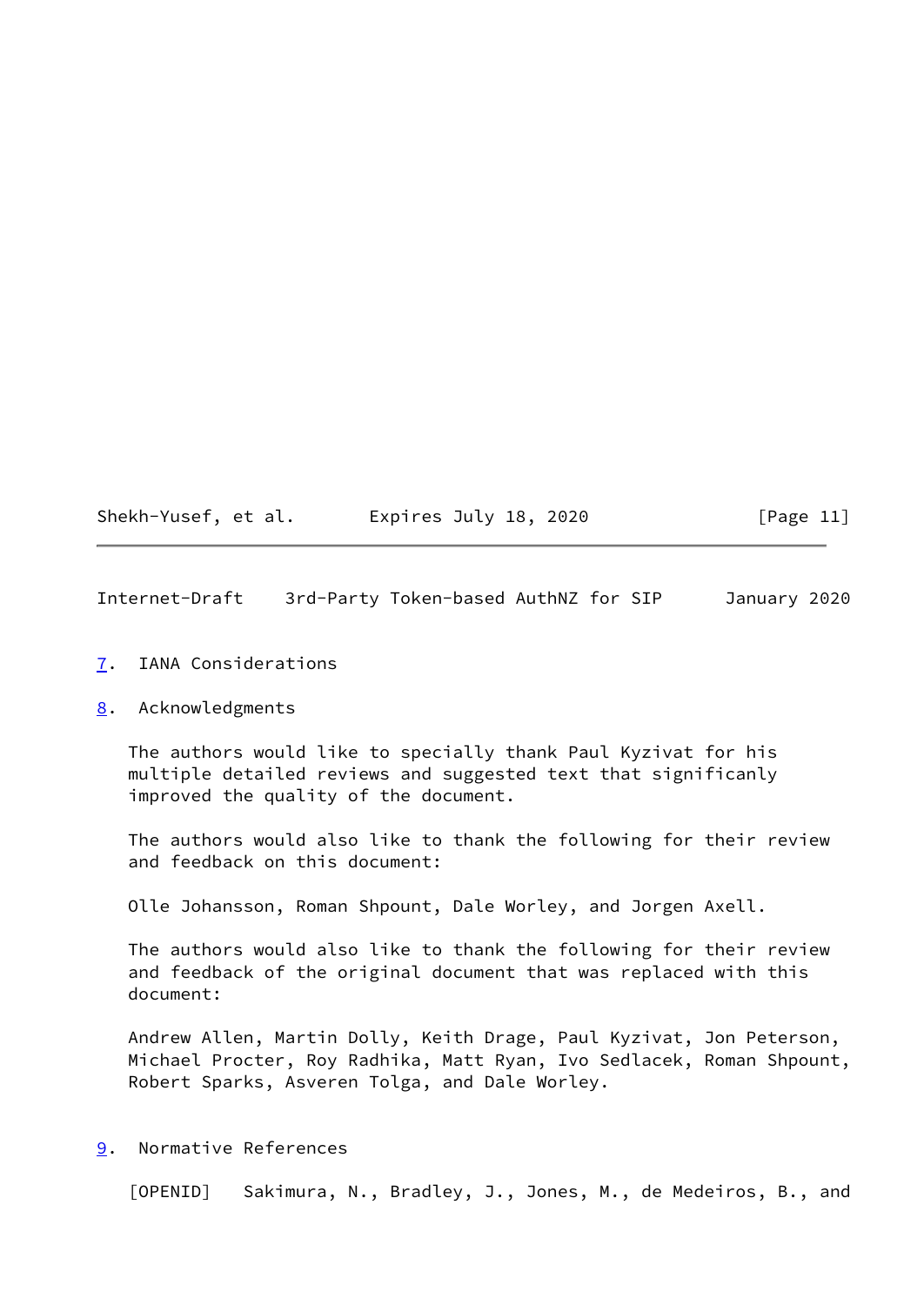C. Mortimore, "OpenID Connect Core 1.0", February 2014.

- [RFC2119] Bradner, S., "Key words for use in RFCs to Indicate Requirement Levels", [BCP 14](https://datatracker.ietf.org/doc/pdf/bcp14), [RFC 2119](https://datatracker.ietf.org/doc/pdf/rfc2119), DOI 10.17487/RFC2119, March 1997, <[https://www.rfc-editor.org/info/rfc2119>](https://www.rfc-editor.org/info/rfc2119).
- [RFC3261] Rosenberg, J., Schulzrinne, H., Camarillo, G., Johnston, A., Peterson, J., Sparks, R., Handley, M., and E. Schooler, "SIP: Session Initiation Protocol", [RFC 3261](https://datatracker.ietf.org/doc/pdf/rfc3261), DOI 10.17487/RFC3261, June 2002, <[https://www.rfc-editor.org/info/rfc3261>](https://www.rfc-editor.org/info/rfc3261).
- [RFC3840] Rosenberg, J., Schulzrinne, H., and P. Kyzivat, "Indicating User Agent Capabilities in the Session Initiation Protocol (SIP)", [RFC 3840,](https://datatracker.ietf.org/doc/pdf/rfc3840) DOI 10.17487/RFC3840, August 2004, <[https://www.rfc-editor.org/info/rfc3840>](https://www.rfc-editor.org/info/rfc3840).
- [RFC6749] Hardt, D., Ed., "The OAuth 2.0 Authorization Framework", [RFC 6749,](https://datatracker.ietf.org/doc/pdf/rfc6749) DOI 10.17487/RFC6749, October 2012, <[https://www.rfc-editor.org/info/rfc6749>](https://www.rfc-editor.org/info/rfc6749).

| Shekh-Yusef, et al. | Expires July 18, 2020 | [Page 12] |
|---------------------|-----------------------|-----------|
|---------------------|-----------------------|-----------|

- <span id="page-13-0"></span>Internet-Draft 3rd-Party Token-based AuthNZ for SIP January 2020
	- [RFC6750] Jones, M. and D. Hardt, "The OAuth 2.0 Authorization Framework: Bearer Token Usage", [RFC 6750,](https://datatracker.ietf.org/doc/pdf/rfc6750) DOI 10.17487/RFC6750, October 2012, <[https://www.rfc-editor.org/info/rfc6750>](https://www.rfc-editor.org/info/rfc6750).
	- [RFC7230] Fielding, R., Ed. and J. Reschke, Ed., "Hypertext Transfer Protocol (HTTP/1.1): Message Syntax and Routing", [RFC 7230,](https://datatracker.ietf.org/doc/pdf/rfc7230) DOI 10.17487/RFC7230, June 2014, <[https://www.rfc-editor.org/info/rfc7230>](https://www.rfc-editor.org/info/rfc7230).
	- [RFC7519] Jones, M., Bradley, J., and N. Sakimura, "JSON Web Token (JWT)", [RFC 7519,](https://datatracker.ietf.org/doc/pdf/rfc7519) DOI 10.17487/RFC7519, May 2015, <[https://www.rfc-editor.org/info/rfc7519>](https://www.rfc-editor.org/info/rfc7519).
	- [RFC7662] Richer, J., Ed., "OAuth 2.0 Token Introspection", [RFC 7662,](https://datatracker.ietf.org/doc/pdf/rfc7662) DOI 10.17487/RFC7662, October 2015, <[https://www.rfc-editor.org/info/rfc7662>](https://www.rfc-editor.org/info/rfc7662).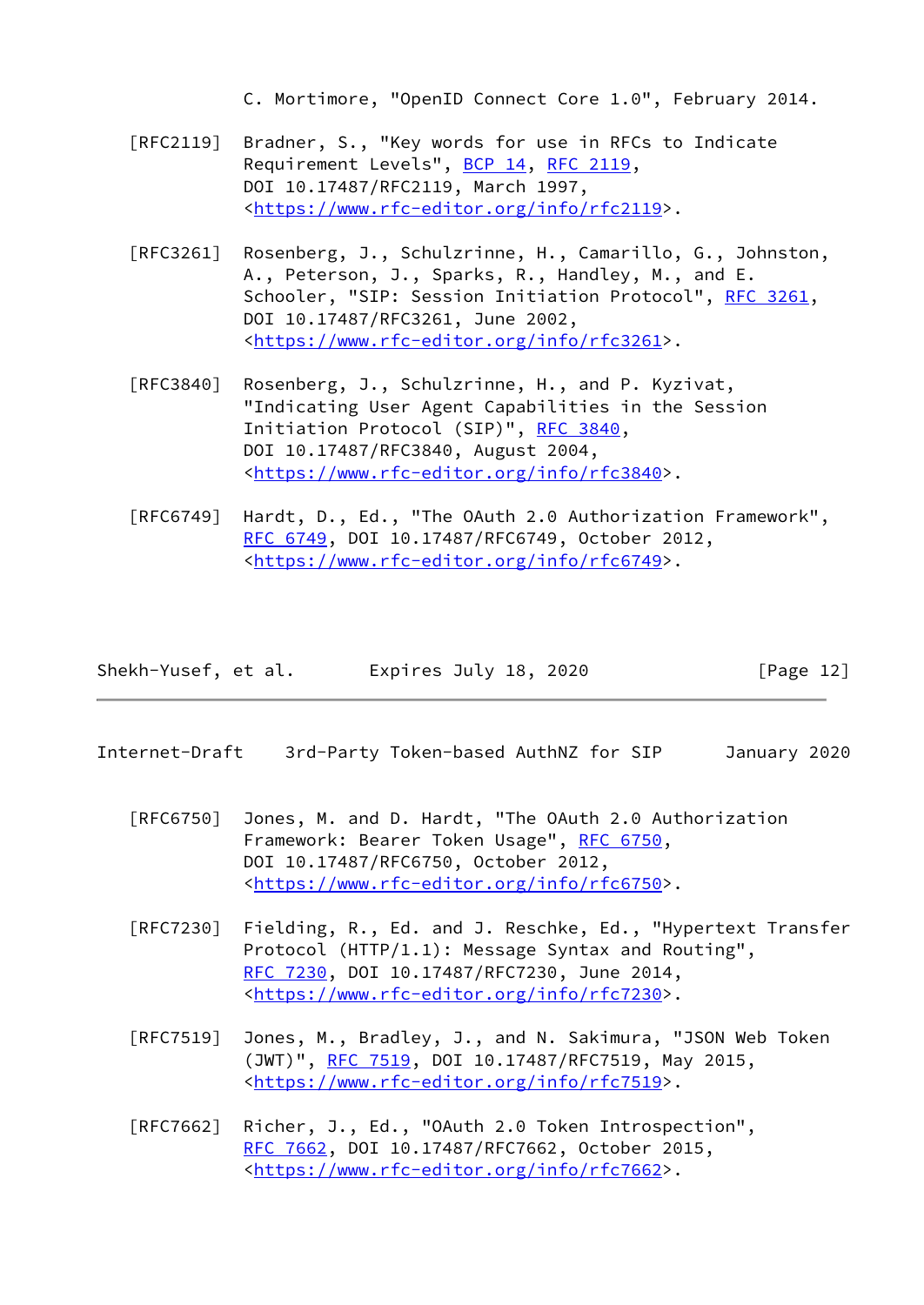[RFC8252] Denniss, W. and J. Bradley, "OAuth 2.0 for Native Apps", [BCP 212](https://datatracker.ietf.org/doc/pdf/bcp212), [RFC 8252,](https://datatracker.ietf.org/doc/pdf/rfc8252) DOI 10.17487/RFC8252, October 2017, <[https://www.rfc-editor.org/info/rfc8252>](https://www.rfc-editor.org/info/rfc8252).

 [RFC8414] Jones, M., Sakimura, N., and J. Bradley, "OAuth 2.0 Authorization Server Metadata", [RFC 8414,](https://datatracker.ietf.org/doc/pdf/rfc8414) DOI 10.17487/RFC8414, June 2018, <[https://www.rfc-editor.org/info/rfc8414>](https://www.rfc-editor.org/info/rfc8414).

Authors' Addresses

 Rifaat Shekh-Yusef Avaya 425 Legget Drive Ottawa, Ontario Canada Phone: +1-613-595-9106 EMail: rifaat.ietf@gmail.com

 Christer Holmberg Ericsson Hirsalantie 11 Jorvas 02420 Finland

EMail: christer.holmberg@ericsson.com

Shekh-Yusef, et al. Expires July 18, 2020 [Page 13]

Internet-Draft 3rd-Party Token-based AuthNZ for SIP January 2020

 Victor Pascual webrtchacks Spain

EMail: victor.pascual.avila@gmail.com